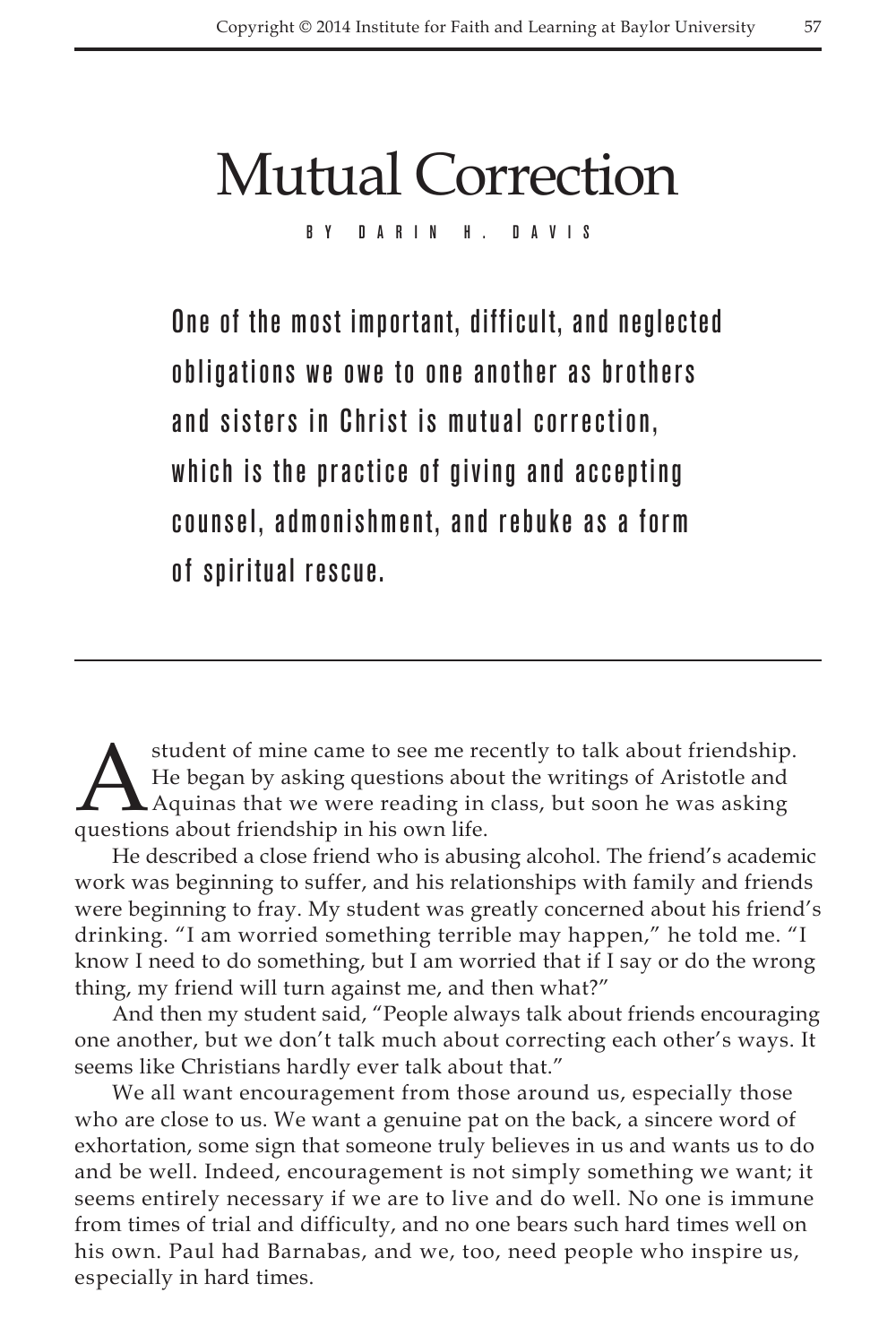But in the context of friendship, family, and congregational life, we need a richer and more expansive understanding of encouragement. If we are actually trying to "put courage in" one another—or perhaps better understood, trying to open one another to God's redemptive grace—then we have to realize that encouragement includes mutual correction. This is one of the most important, difficult, and (as my student had recognized) neglected obligations we owe to each other as brothers and sisters in Christ. By mutual correction I mean the practice of giving and accepting counsel, admonishment, and rebuke as a form of spiritual rescue. For Christians called to bear one another's burdens (Galatians 6:2), mutual correction is a profound expression of charity: it is a way of loving others, who, like us, are prone to missteps along the path that God sets before us. Mutual correction helps us return to the "the narrow way."

## Kon

Even the bare mention of mutual correction makes us nervous. Some of us immediately cue in our memories the smug "Church Lady" character named "Enid Strict" from distant episodes of Saturday Night Live. We worry that only snoops and moral busybodies care about moral correction, and that there is nothing "mutual" in the way they practice it. Moreover, mutual correction seems to run headlong into the view that Christians at all costs must never be "judgmental." But the Church Lady, though she made us laugh, is not the best model of moral and spiritual encouragement we can find. And the view that Christians ought not be judgmental is confused, self-refuting, and flies in the face of both Scripture and the historical teaching of the Church.

Yet there are good reasons for concern about how we are to offer mutual correction. It is complicated business, which if badly handled, can alienate those we care about the most—all in the name of trying to do something good for them. Feelings are likely to get hurt, sometimes irrevocably so. We fret about when and how to say what needs to be said.

And receiving mutual correction is rarely pleasant. We naturally recoil when told we are mistaken or doing something wrong. Having someone call our attention to our sinful, disordered self—that we are acting in ways incongruent with God's design and calling—will likely injure our pride, shock us, or anger us greatly. It is not the kind of message we happily receive.

Despite all of this, however, we must remember that we are called to help each other in times of moral distress. If our pursuit of faithfulness really is the most important thing—and if we see someone in dire straits, with their spiritual good in jeopardy—what good reason can there be for looking the other way? Likewise, we are called to receive mutual correction as well, no matter how painful it seems. While no one is perfect, this fact alone does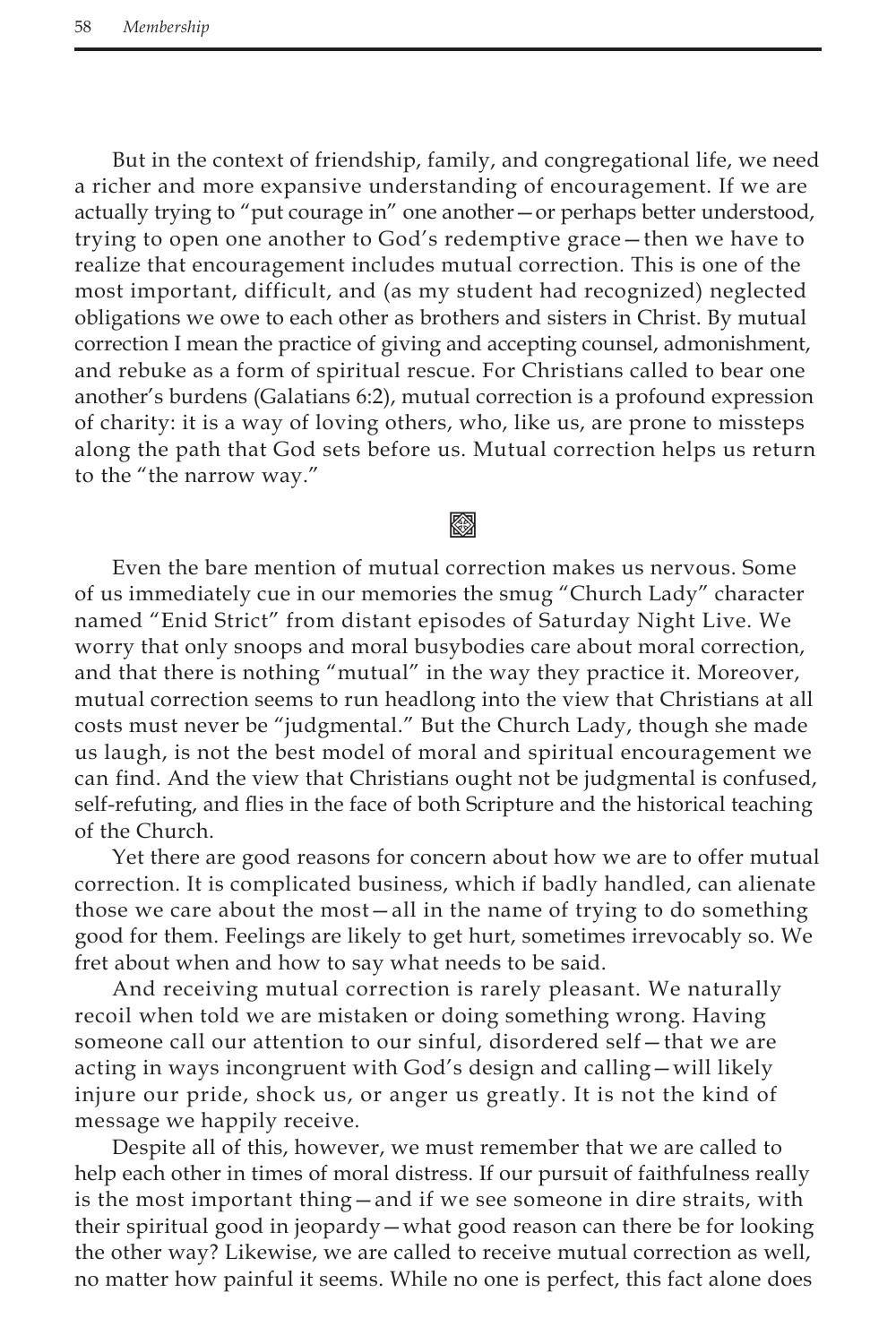not release us from striving to be faithful. And since striving to be faithful is the work of the Church, so must mutual correction be a practice of the Church. If we rarely speak of it, let alone know how to carry it out well, the Church's spiritual wellbeing is seriously undermined.

### **Keep**

So how can mutual correction be practiced in a way that is truthful, restorative, and truly encouraging?

First and foremost, mutual correction needs to be offered and received among friends. There are at least two reasons this is so. To begin, it is doubtful that we will receive well and embrace moral counsel or rebuke from persons we only casually know. Our first and legitimate reaction would likely be: what business is this of yours? Even when it is well-intended, such blind moral correction easily can make matters much worse. That is why we have no obligation to admonish everyone whom we suspect is in some state of moral disorder. We are called first to offer correction to those closest to us, for it is our duty to attend to their good in a special way. Only as the opportunity arises (and surely such cases will be rare indeed) should we be concerned with correcting those distantly related to us. We cannot go about trying to right the ways of the whole world.

But there is a second reason that mutual correction needs to be practiced

among friends. Mutual correction requires a deep knowledge of one another's character, history, hopes, desires, fears, and struggles. This kind of understanding can only be among friends who truly know one another, who, as Aristotle phrased it, have "tasted the salt together."1 No mere loose association with one another in so-called community can ground something as important as being able to look a friend in the eye and say: "I care

Mutual correction requires a deep knowledge of one another's character, history, hopes, desires, fears, and struggles. This understanding can only be among friends who truly know one another, who, as Aristotle put it, have "tasted the salt together."

about you enough to tell you that I am worried about you." Without truly knowing one another, we have no idea how even to approach one another, let alone how to receive counsel or rebuke.

I think it is fair to conclude that unless mutual correction is offered and received among friends, we have little idea of how our moral and spiritual good might be restored.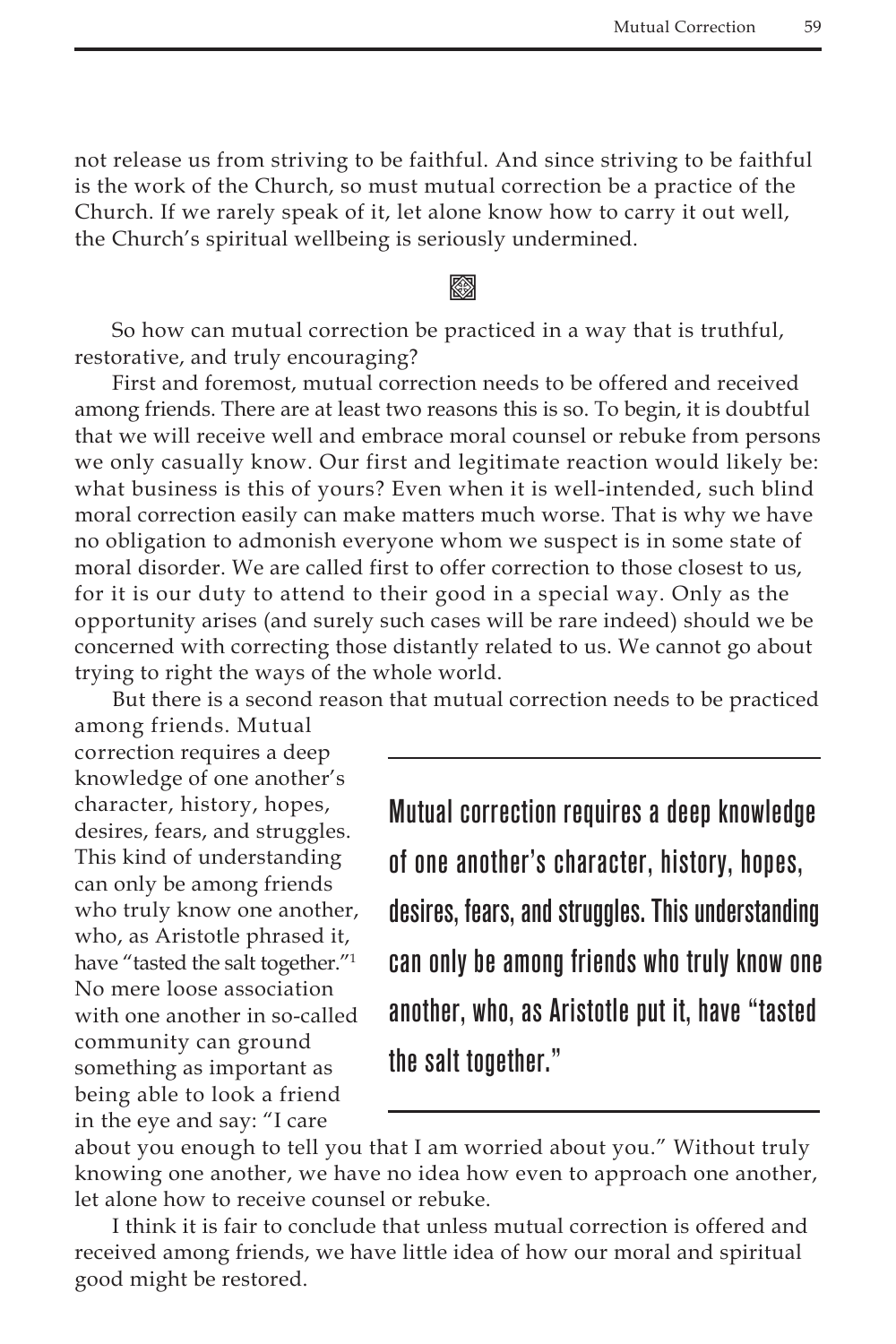缀

But if friendship is the right home for mutual correction, what is required for its faithful practice? One way to answer this question is to envision the virtues that might sustain it. Four virtues deserve special attention: charity, humility, prudence, and courage.

When mutual correction is appropriately motivated, it arises from charity. We are called to help our friends in their time of spiritual peril because we love them, we love God, and we see their moral distress as something that thwarts their true happiness. The elimination of sin is a way of helping our friends live according to what God intends for their life; when we help them to see their present condition correctly, we remove an obstacle to their true happiness. When viewed as an act of love, offering and receiving correction can be clearly seen as fuller expressions of the encouragement we are called to give others. In other words, encouragement may mean saying to our friend not only "I believe in you," but also "Because I love you, I have to tell you that I think you are mistaken." Because we love our friends, we want to do all we can to help them. And because we realize that our friends love us, we must receive their correction with the same spirit it is offered.

It is helpful here to imagine cases in which love is not the root of mutual correction. I might, for instance, point out my friend's moral failings from self-serving motives, perhaps as a way to exercise my power by exposing her mistakes. In this way, if I can catch my friend in a mistake, then I will be able to use that fact against her when it is to my advantage. This is sheer manipulation, hardly the mark of a friendship. Or perhaps I am only too ready to point out the moral shortcomings of my friend because it shifts the attention towards her and covers my own, perhaps more glaring, moral weakness. Even as I seek to expose my friend's sins, I know that my own moral character is disordered, but I am only too eager to shift attention away from me and to my friend. But this is blinding self-deception.

Mutual correction also requires humility because it helps us be clear sighted about our own sin before we attempt to correct someone else. This has nothing to do with being in some kind of morally superior and justifiable position to offer correction to someone else. It has everything to do with the recognition that we cannot focus on our friend's trouble until we first truthfully acknowledge and confront our own sinfulness.

The virtue of humility properly orients our entire moral life. Humility is not false modesty or self-abasement, but rather a deep self-understanding and refusal to base our self-judgment on a winning comparison with others. Of course, in some ways we are different from others; we have comparative strengths and weaknesses. But humble people are neither puffed up by their superiority to other persons, in this or that particular respect, nor spiritually deflated by their inferiority to them, in this or that respect. Humble people perhaps because they know that they and others are equally creatures of a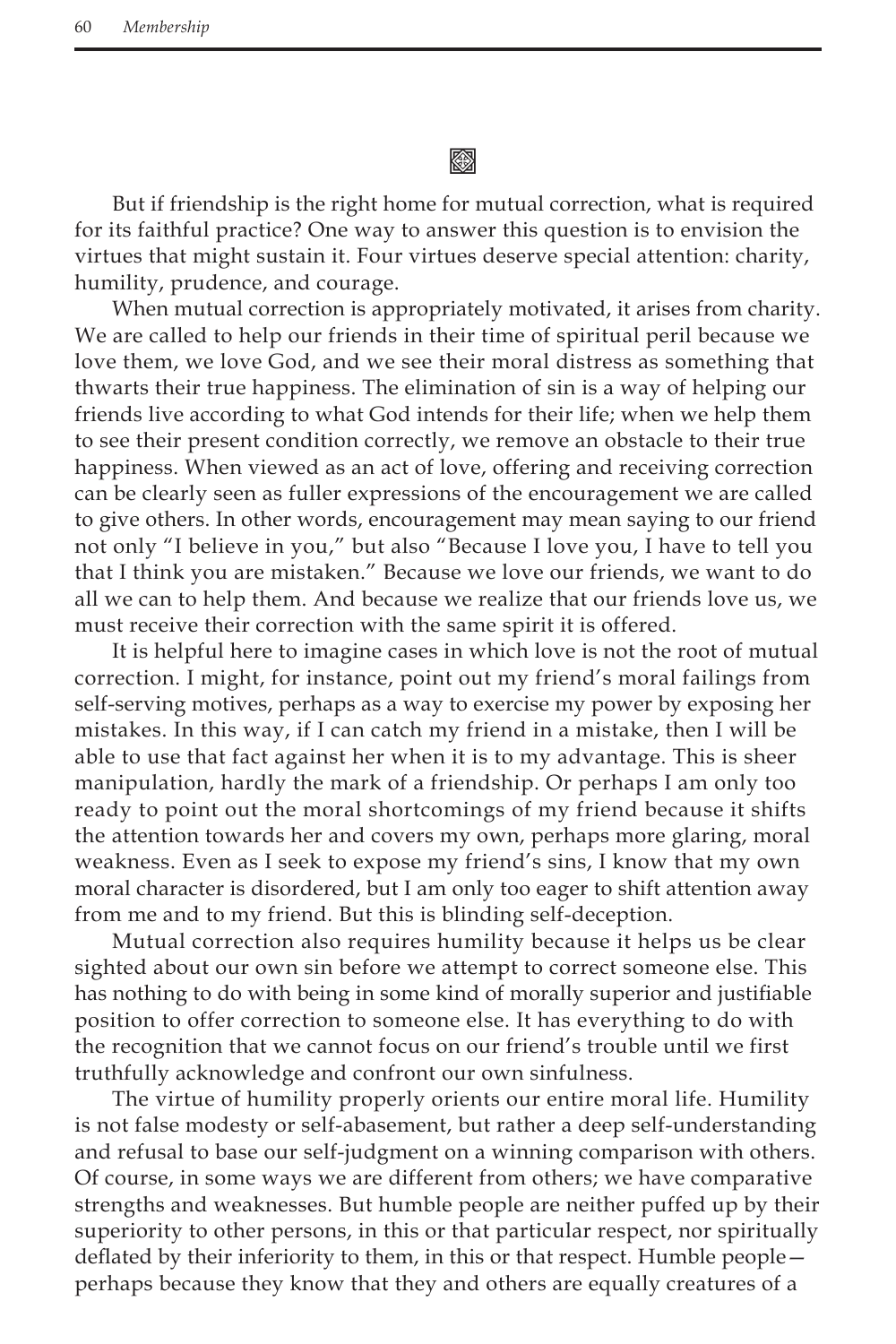loving God—realize their true value does not depend on being better than others. In this sense, Bob Roberts explains, "humility is a psychological principle of independence from others and a necessary ground of genuine fellowship with them, an emotional independence of one's judgments concerning how one ranks vis-à-vis other human beings."2 This freedom from comparisons allows us to act from an honest self-assessment.

The importance of humility for moral correction should be obvious. When we recognize our place in the created order involves deep equality with other human beings, and we understand how our own striving for God is compromised by sin, then we are likely to have a richer appreciation of the fragility of our own moral character and clearer awareness of the nature of our friend's trouble.

Without humility, we will find ourselves useless to offer any form of spiritual rescue to another. On this very point we do well to recognize that Jesus's teaching about not judging others in Matthew 7:1-5 is not a prohibition of moral correction, but a call to moral self-awareness. Jesus teaches that any attempt to right another's path presupposes that we ourselves have "removed the plank" from our own eyes. Recognizing the sin of our friend and how he might be helped first requires an extraordinary degree of selfknowledge about the condition of our own moral lives; humility helps bring about this clarity of vision. Humility also counters the vice of arrogance. If we are to look first to our own sin and orient ourselves properly to God, we are unlikely to become moral busybodies, constantly at watch for others' moral missteps, incessantly meddling in others' lives all the while unable to

see the true state of our own moral character.

Next, because mutual correction can be so difficult and complicated, those who offer it must be led by prudence—the wise discernment that enables us to judge well in individual cases about what is to be done. There will always be a question about the manner in which such moral counsel and rebuke

Mutual correction should flow from charity. We are called to help our friends in their time of spiritual peril because we love them, we love God, and we see their moral distress as something that thwarts their true happiness.

correction should be offered. Without careful discernment, one is likely to bungle the attempt to offer even the most soft-spoken advice to a friend. It is not difficult to imagine examples when a failure of prudence spoils efforts that are otherwise well intended.

Perhaps I think a friend is spending too much time with someone whom I know is trying hard to corrupt him, and that he has already, in the company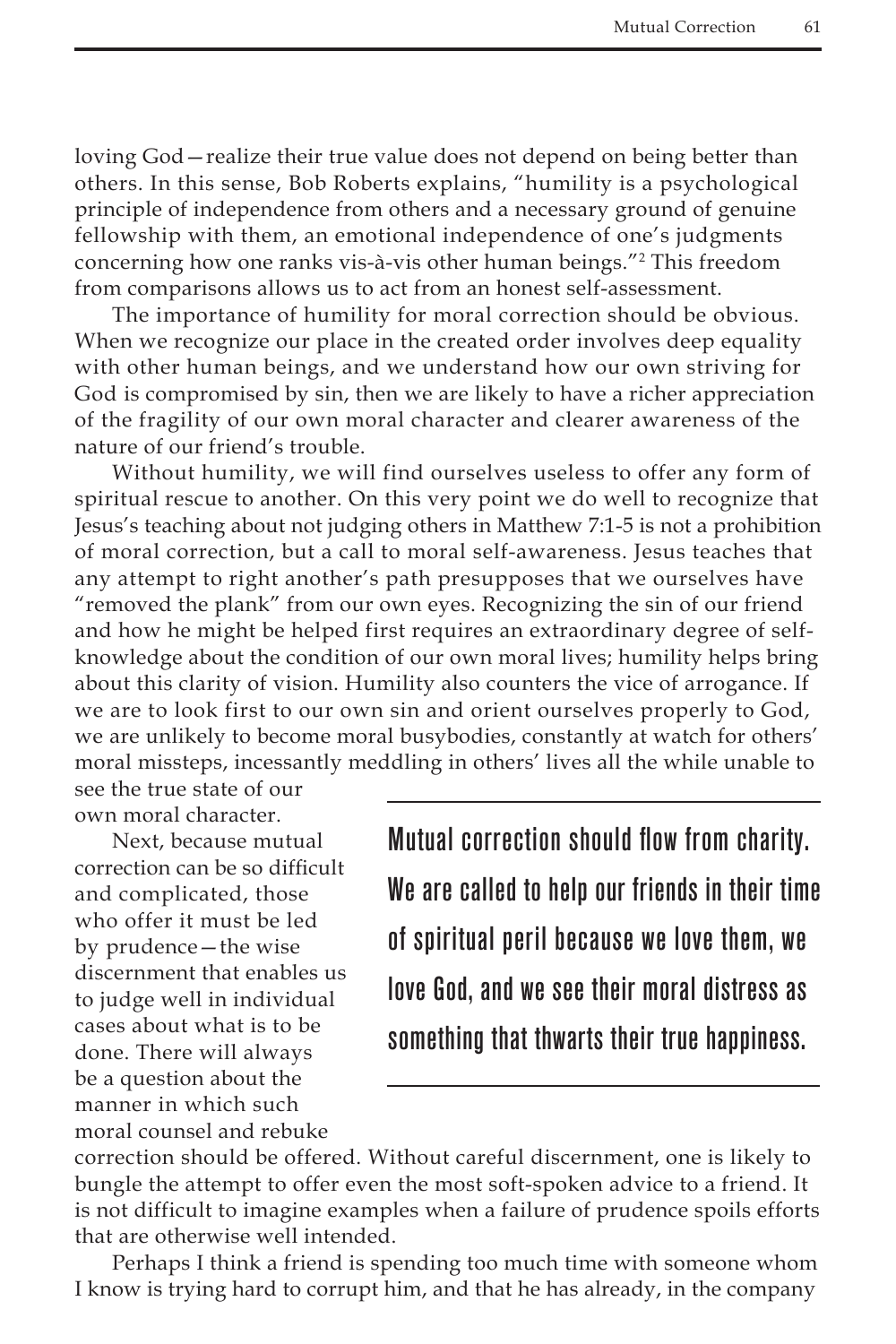of this new friend, acted badly and seriously out of character. I want to tell my friend that I worry about him, that the person he is hanging out with, it seems to me, is seriously compromising his character. Sound as my counsel may be, and though it is motivated by charity, it has little chance of the intended effect if I offer it in a way that will embarrass or humiliate my friend. Indeed, prudence may dictate that in certain circumstances, I should not seek to correct my friend; I may well need to let silence speak. In particular, there may be instances in which admonishment might well lead the person being corrected to reject and resent all moral counsel. The risk is not simply that my friend may recoil from my efforts to rebuke him, but that he comes to detest goodness itself.

When Aquinas explains the role of prudence in moral correction, he turns to the step-by-step approach that Jesus teaches in Matthew 18:15-17. Because sin threatens both a person's conscience and his reputation, the first step of moral correction is to appeal to a friend's conscience. Accordingly, we should attempt to correct our friend in private before we involve others. If our friend does not respond to this confidential effort, it is advisable to involve a few others—preferably, other mutual friends—to help call his attention to the sin. Last, and only when all else has failed, such correction should be made in public. This last tactic is the riskiest option of the three, given the danger of alienating our friend so that he ends up turning away not just from our friendship, but from virtue altogether. In all of these steps, Aquinas counsels, "You need to preserve proper distinctions, observing appropriate times, places, and other circumstances, and do everything that you see to be helpful for reforming your brother…."3 Prudence, therefore, is decisive: charity must be rightly directed towards the aim of helping our friend avoid sin and pursue goodness.

 But even if charity, humility, and prudence animate mutual correction, still we must acknowledge just how hard it is simply to give voice to our concerns about a wayward friend. We may remain silent, painfully aware that something needs to be said or done. This was at the heart of my student's fear that "I know I need to do something, but I'm worried that if I say or do the wrong thing, my friend will turn against me, and then what?"

Courage, therefore, seems especially important to overcome the reluctance that may accompany mutual correction, for it allows us to follow reason by removing the obstacles that prevent us from doing what is required. Though courage is often understood as the virtue that combats physical fear in the face of dangers—the greatest of these being death—it applies to all manner of "difficult things," including instances of weakness, moments of indecision, temptation, and perplexity that pervade the moral life.<sup>4</sup> Seen this way, courage is the quintessential virtue for sustaining the Christian moral life's quest for true happiness. Without courage, the charity that rightly motivates our care and concern for a wayward friend may remain hidden, unexpressed. With courage, we can find the voice to speak up, even when it is difficult.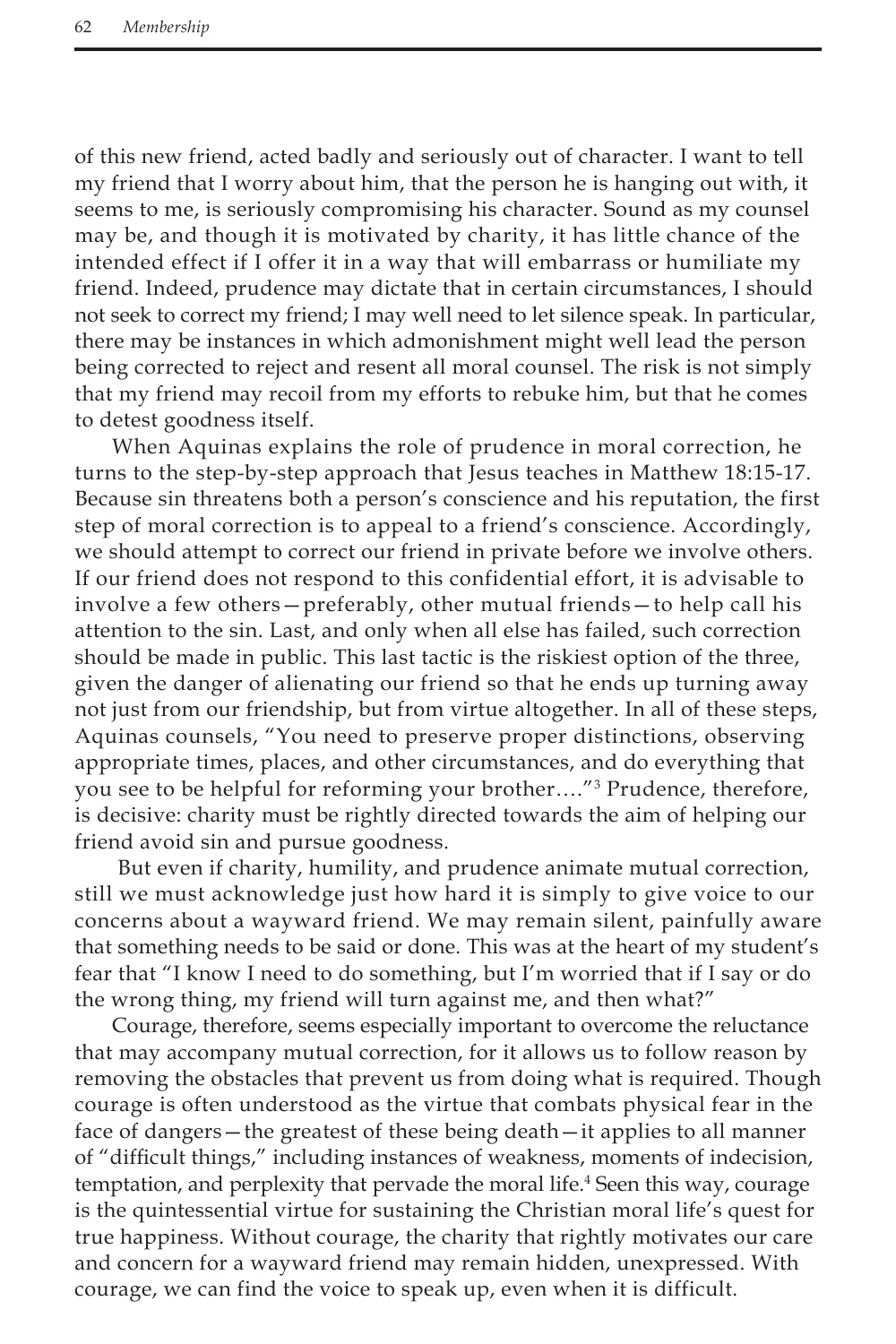The story of Johnny Cash and June Carter, so brilliantly told in the film *Walk the Line*, is a powerful tale of friendship that offers a captivating example of just this kind of courage strengthening an effort of moral correction. Near the nadir of Johnny Cash's alcohol and drug abuse—when his prolific career was on hold and he was wandering aimlessly through his life—he goes to a bank, hoping to cash a crumpled \$24,000 check for the money that he needs to pay the telephone company bill and get his car out of the shop. The bank refuses to cash his check, and in disgust, he tears up the check in front of the bank teller and then sets out on a "love walk" to see June Carter. With chemicals coursing through his veins, he walks for miles to see the woman he says he loves. Carter's career, tied so closely to Cash's success, is on hold because of his addiction. She is living with her parents, and her young children are with her. Cash has come to ask her to marry him. Carter comes out of the house and immediately sizes him up from head to toe. Sobered up somewhat from his walk, Cash's thinking is no clearer than it has been for months. He is adrift, yet he wants her to be his wife.

June Carter could have responded to Johnny Cash in a number of ways. She could have, quite reasonably, gone back inside the house with her children and shut the door and tried to ignore him. She could have, on the other hand, showered him with false encouragement, perhaps reassuring him that everything would be fine, that the tough times in his life would soon be over. She has good reason not to confront him: she and her children are financially dependent on him, and though he is a drug addict and alcoholic, he is still the famous Johnny Cash.

Her response to him is an example of how courage conquers the difficult things; indeed, June Carter's courage has to be enough for both of them. She looks him squarely in the eyes and asks him, "Where is my friend John? Did he get high? Is he incognito? Is he gone? 'Cause I don't like this guy Cash."5 She calls him to a higher aspiration, a recovery

Without courage, the charity that rightly motivates our care and concern for a wayward friend may remain hidden, unexpressed. With courage, we can find the voice to speak up, even when it is difficult.

of something he has perhaps forgotten or never realized. Indeed, in the context of the Christian faith they share, she is calling him to see what God truly intends him to be, to turn away from what has now taken hold of his life.

June Carter is willing to do the hard work of friendship, even in a circumstance that involves great risk. Johnny Cash could have responded quite negatively to her forthright admonishment. He could have become